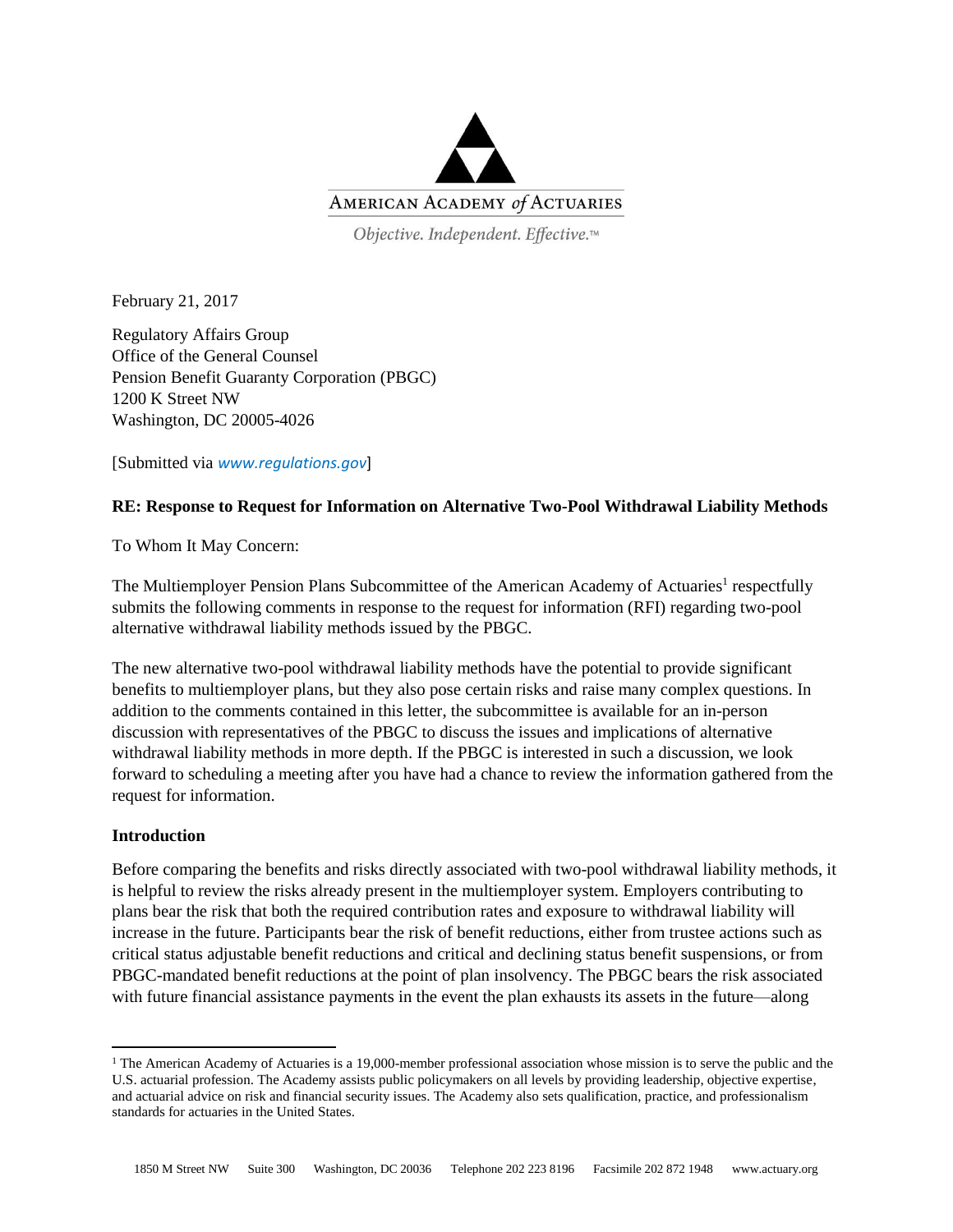Pension Benefit Guaranty Corporation February 21, 2017 Page 2 of 10

with the risk that such payments are projected to overwhelm the financial resources available to the PBGC within the next 10 years.

The plan trustees have an ongoing duty to act in the best interest of plan participants, which requires balancing various risks and objectives. In order to reduce the risks for participants, trustees may seek large contribution increases and might take aggressive positions regarding the assessment and collection of withdrawal liability when plan sponsors are unwilling to accede to those demands. However, plan trustees could also consider the impact that these actions will have on participation in the plan, since both employers and employees will be reluctant to contribute to plans if they believe the costs and risks are too great. While two-pool withdrawal liability methods represent a potential new tool for plans to use, the decisions surrounding whether to adopt such a method, and what provisions to apply, are not dissimilar from decisions that multiemployer plan trustees are already required to make.

## **Potential Benefits of Two-Pool Methods**

The most significant potential benefits of two-pool withdrawal liability methods are the ability to help plans retain contributing employers that might otherwise withdraw and attract new employers that otherwise would be unwilling to enter. Maintaining a healthy base of contributing employers can prevent plans from becoming distressed, and can help plans in moderate distress to recover.

Another very important potential benefit of these methods, especially for a plan with funding concerns, is increased cash flow to the plan over the long or short term. An employer that pays its withdrawal liability in the "old pool" and then remains as a continuing contributor in the "new pool" for many years may add more to the financial health of the plan than it would have had it either withdrawn fully or remained in the old pool. For plans already in serious distress, the short-term increase in revenue from plans moving into the new pool could either forestall the projected failure of the plan, or, in conjunction with other tools such as benefit suspensions for critical and declining plans, could provide the key to avoiding plan insolvency.

#### Employer Retention and Recruitment

Whether a multiemployer plan is well-funded or poorly funded, its long-term viability is affected by the strength of its base of contributing employers. In well-funded plans, a healthy contribution base—that is, a relatively large population of active participants in an industry with stable employers—provides resilience against adverse experience. In poorly funded plans, this trait is often vital to recovery. All other things being equal, a plan with a large number of financially strong contributing employers provides greater benefit security to participants and represents a lower risk of loss to the PBGC. There is evidence for this relationship among multiemployer plans today, where the strength of the industry and stability of the population of contributing employers is the most significant factor that separates "green zone" plans from critical and declining plans.

Many plans in critical status have experienced increased positive cash flow in recent years due to the bargained contribution increases required under rehabilitation plans. Simultaneously, some plans have experienced the voluntary withdrawal and/or bankruptcy of contributing employers, which has offset the projected improvement expected from contribution increases. In addition, while the withdrawal liability changes in the Multiemployer Pension Reform Act of 2014 ("MPRA") should have helped to reduce the anxiety associated with the impact of future required contribution increases on withdrawal liability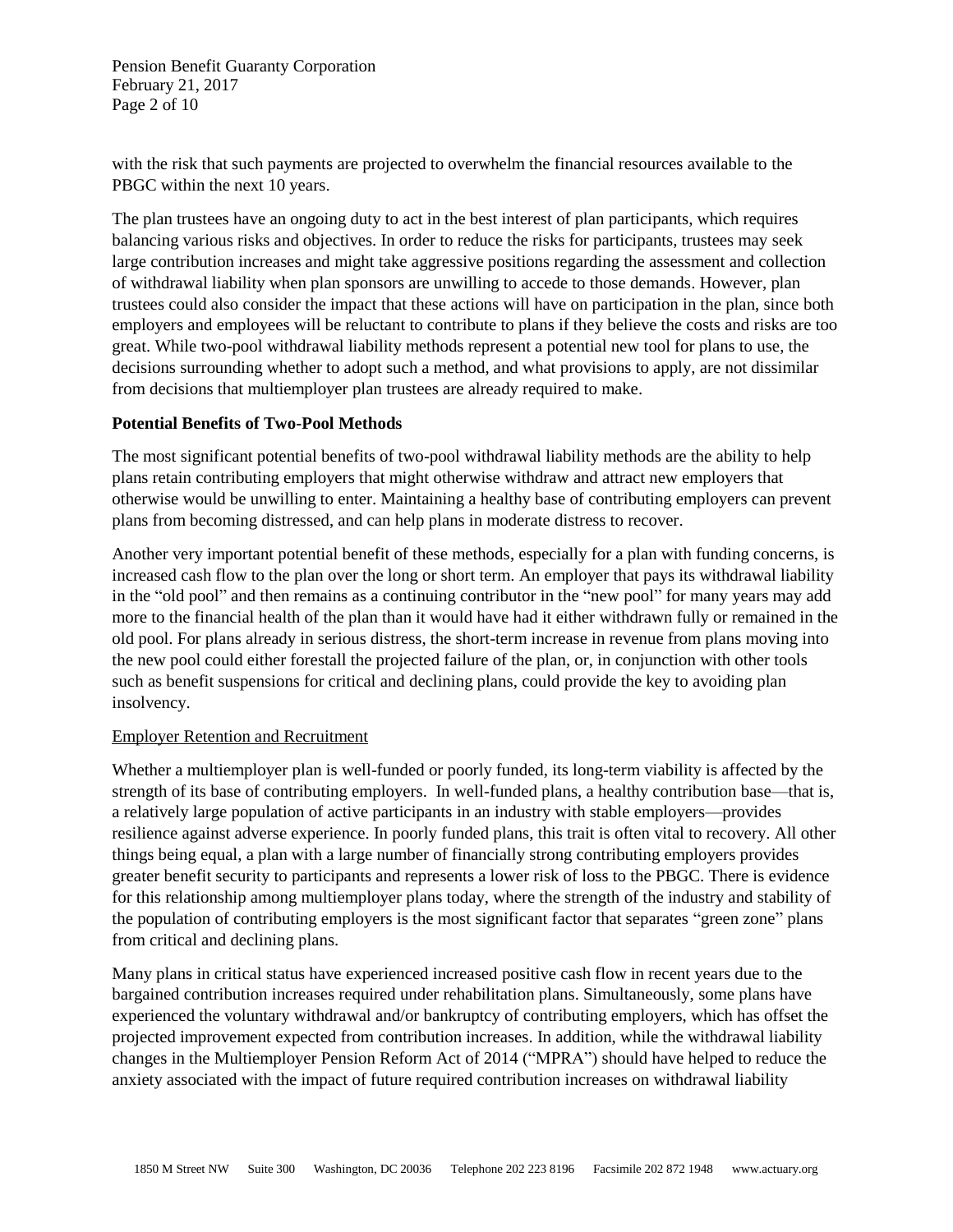Pension Benefit Guaranty Corporation February 21, 2017 Page 3 of 10

exposure, considerable uncertainty and wariness remain. Employer withdrawals continue to be a risk even well-funded plans face.

Financially stable employers are often frustrated as the bankruptcy of other employers transfers cost and liability to them in the form of higher contribution requirements and increased withdrawal liability exposure. This environment encourages healthy employers to withdraw before additional financial responsibility shifts to them, which in turn places greater financial stress on the plan. Employers may also seek to withdraw from healthy plans that have not experienced a significant number of withdrawals in the past, out of fear of what could occur in the future. Over time, these forces may lead to an underfunded plan that consists primarily of employers that could not afford the price of withdrawal. The two-pool method offers an opportunity for healthy employers to remain in a plan while insulating themselves from other, less financially stable employers.

Plans using a two-pool withdrawal liability approach may more easily attract new employers even when a plan has significant unfunded vested benefits, as many of the same considerations that apply to existing employers also apply to new employers. Historically, a hurdle to potential new employers becoming contributors to a multiemployer fund is a concern on the part of the new employer that it will be taking on a portion of the plan's legacy withdrawal liability. The extent to which this concern is true depends in part on the withdrawal liability allocation method in use, but evaluating this issue in depth is in the opinion of the members of the subcommittee often beyond the ability of prospective employers. The new alternative two-pool methods offer a transparent approach to limiting the extent to which a new employer is exposed to legacy liabilities.

## Improved Cash Flows Over the Long and Short Term

When an existing employer moves to the new pool, it is obligated to pay a withdrawal liability assessment and contribute to the plan as a participating employer. In return, the employer receives a measure of protection from future cost and liability increases and may also receive favorable withdrawal liability settlement or contributing employer terms. If the plan remains in operation for many years in the future with the employer participating in the new pool, there is a potential that the plan will receive substantially more income in excess of benefit accruals from the employer than it would have in the absence of the two-pool method. Even if the terms of the withdrawal liability assessment are more favorable than the terms available to employers that actually withdraw from the plan, and the contribution and benefit schedules are similarly favorable, the fact that the employer is making payments to the plan under both arrangements creates the possibility that the plan is better off under this approach.

For plans that are already highly distressed and are likely to exhaust their assets, increasing short-term cash flow is essential to delaying the benefit cuts that will occur when the plan fails. As employers move into the new pool, the corresponding withdrawal liability assessments create additional short-term cash flow that has the potential to delay those benefit cuts. In some circumstances, the increased cash flow in excess of benefit accruals might be sufficiently beneficial to allow a critical and declining status plan to develop a viable benefit suspension approach or may lessen the severity of such suspensions.

#### **Potential Risk of Two-Pool Methods**

The risks attendant to a two-pool withdrawal liability arrangement fall primarily into two categories:

• Risks to plan participants and the PBGC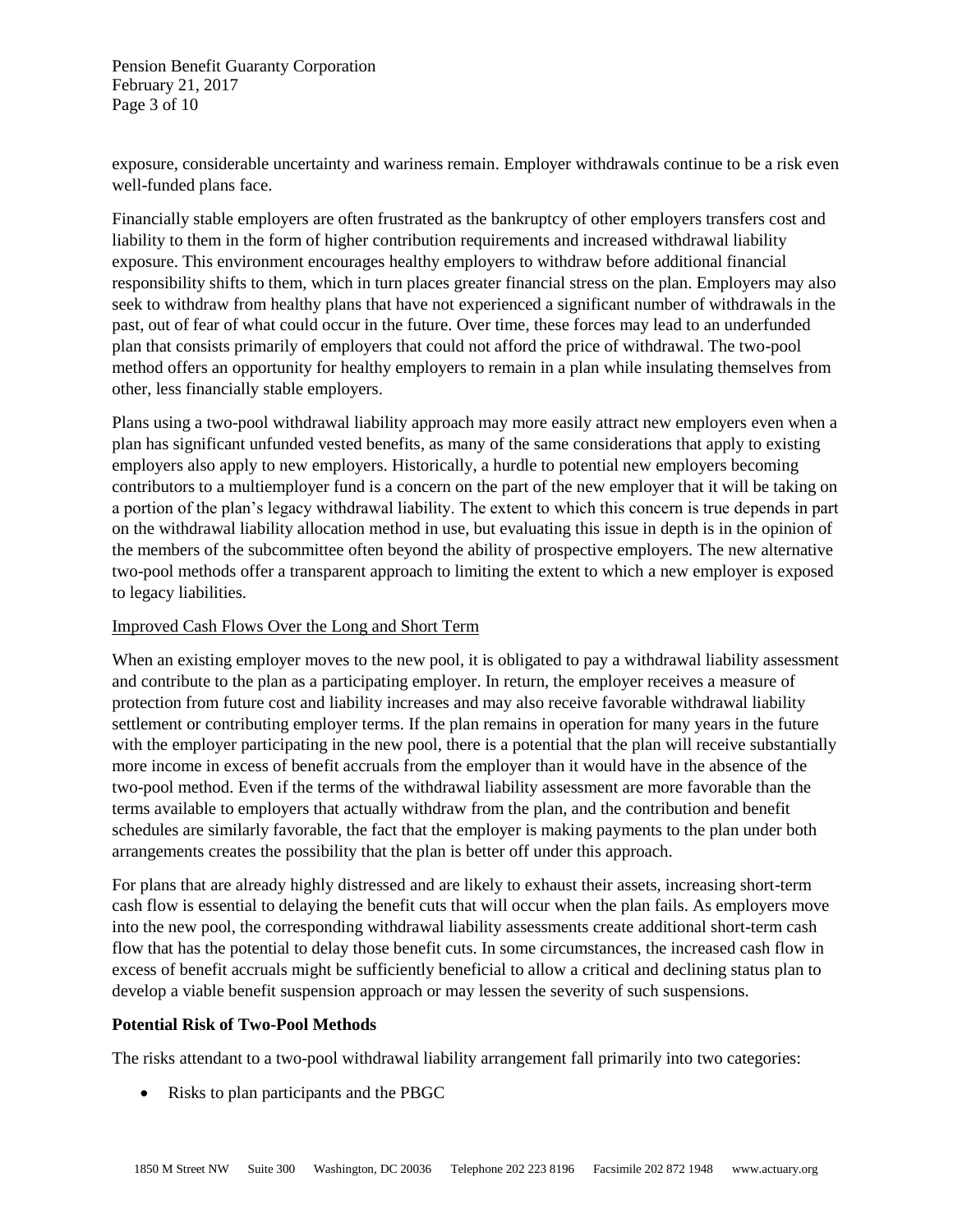Pension Benefit Guaranty Corporation February 21, 2017 Page 4 of 10

• Risks to employers

### Risks to Plan Participants and the PBGC

The primary risk to participants is that the two-pool arrangement will result in the plan being less wellfunded over time than it would have been if some other course of action had been followed within a typical arrangement. While trustees may adopt the two-pool approach with the intent that it will strengthen the plan, many future events will determine how the approach affects the plan in practice, and it is impossible to know in advance what the actual impact will be.

The risk to participants is inherent in the two-pool method. The primary objective of employers that move into the new pool is to obtain insulation from increases in their withdrawal liability exposure. Insulating employers from withdrawal liability increases lessens the ability of the plan to collect withdrawal liability in the future, which has the potential to adversely affect participant benefits if the funding level of the plan deteriorates in the future. In the event that an employer ultimately withdraws from the plan after the funding level weakens, the two-pool method may result in the plan collecting less withdrawal liability than it would have under the traditional approach. This situation can occur when the employer moving into the new pool settles its assessment under the same terms that apply in traditional withdrawals, but the risk is exacerbated if more favorable settlement terms apply in conjunction with the two-pool method.

Additionally, in the event that new-pool employers do not withdraw, favorable contribution rate and benefit accrual provisions that might be offered to encourage employers to move into the new pool could potentially result in a less well-funded plan than would otherwise have been the case. A related risk applies to old-pool participants, because they may receive lower benefit accruals or be subject to greater benefit reductions than might otherwise be necessary as a result of new-pool commitments with respect to future contribution levels and new-pool benefit levels.

The risks to participants can be mitigated through the prudent design of the two-pool arrangement and through taking care when negotiating special arrangements with individual employers. Alternatively, these risks may be exacerbated if there is pressure from one or more significant contributing employers on the trustees to negotiate overly favorable deals for employers that move from the old pool to the new pool.

While these risks primarily affect plan participants, they also impact the PBGC in much the same way. If the adoption of an alternative two-pool withdrawal liability method is unsuccessful in its goal of improving funding levels and actually proves to be detrimental to the health of a plan, the plan is more likely to become insolvent, triggering both benefit reductions for participants and the payment of financial assistance by the PBGC. There is an additional risk faced by the PBGC it might be subject to criticism if it permits the adoption of alternative two-pool methods that ultimately have adverse impacts on one or more plans.

#### Risks to Employers

The risks to new pool employers are primarily the result of possible uncertainty regarding certain aspects of the two-pool arrangements, particularly as it relates to the extent to which the pools receive separate treatment and in regard to the extent to which a two-pool arrangement can include favorable provisions that apply in the event of a future mass withdrawal. A lack of definitive statutory or regulatory guidance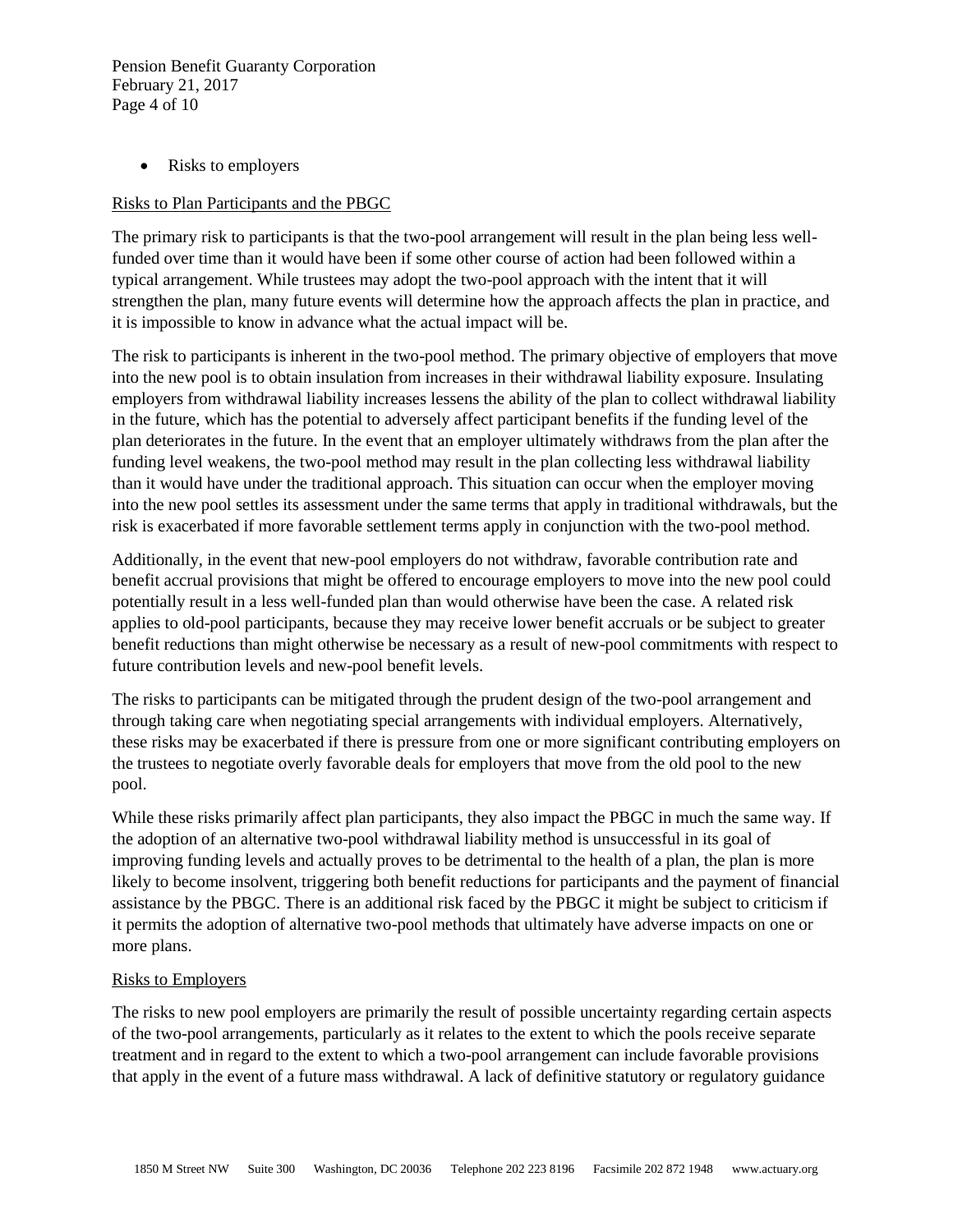Pension Benefit Guaranty Corporation February 21, 2017 Page 5 of 10

increases the probability that future regulatory changes or litigation may produce results that were not anticipated by the various affected parties.

An additional risk to employers in the new pool is that the two-pool arrangement may ultimately collapse and that they may become responsible for old-pool liability even if they never participated in the old pool or if they have settled their old-pool liability through a withdrawal / re-entry provision. This might happen if all employers in the old pool withdraw or if the employer is included in a mass withdrawal. Compounding this risk is the fact that in some instances there may be a misunderstanding between the employer and the plan regarding the extent to which employers in the new pool are protected from liabilities in the old pool.

When an employer shields itself from risk by moving into the new pool, that risk is effectively shifted onto the employers that remain in the old pool. As a result, in the event that less-than-expected investment returns or other adverse experience occurs in the future, it may place a greater burden on old-pool employers than would have occurred in the absence of the two-pool method. This could occur because the settlement amount paid by the employer moving into the new pool is insufficient to fund the liability allocated to that employer on a market (or risk-free) settlement basis,<sup>2</sup> and because the plan invests the proceeds from that settlement in risk-bearing securities.

### **Issues Related to Settlement Agreements**

 $\overline{\phantom{a}}$ 

As noted in the RFI, the PBGC has observed that some plans that have sought and received approval of two-pool alternative withdrawal liability rules have made special arrangements with employers to settle their withdrawal liability in conjunction with the transition from the old pool to the new pool. These settlement agreements are separate from the plan's withdrawal liability methodology, and the terms of the agreement are negotiated between the trustees and the transitioning employer.

Some plans have offered favorable settlement terms to transitioning employers, such as discounts and modified payment schedules, as a way to encourage employers to transition from the old pool to the new pool. In these cases, the plan trustees should have determined that absent these favorable terms, the employer would not decide to transition. More importantly, the trustees would have also determined that the transitions will have a positive net effect on plan funding and solvency, after taking into account any discounts offered to the employer. In evaluating the impact of transitions to the new pool on plan funding and solvency, trustees need to consider not only the cash flows expected from the new-pool employers, but also the ability of old-pool employers to bear the increased risk that is shifted to them.

In a traditional employer withdrawal situation, it is common for the plan trustees to negotiate a withdrawal liability settlement with the employer that contains certain discounts. For example, if the statutory payment schedule is limited by the 20-year cap, the plan trustees may negotiate a lump sum payment based on the present value of the 20 years of payments rather than the gross allocated liability amount. Additionally, the plan trustees may accept a discounted lump sum settlement in lieu of future payments, if there are concerns about the employer's long-term viability, or if the discounted settlement would be beneficial to the plan's overall projected solvency. Such withdrawal liability settlements, in our

<sup>&</sup>lt;sup>2</sup> There are many considerations when selecting appropriate withdrawal liability assumptions and settlement terms. While the use of risk-free or current "market settlement" rates can help inform these decisions, they do not necessarily represent an appropriate calculation basis for every plan.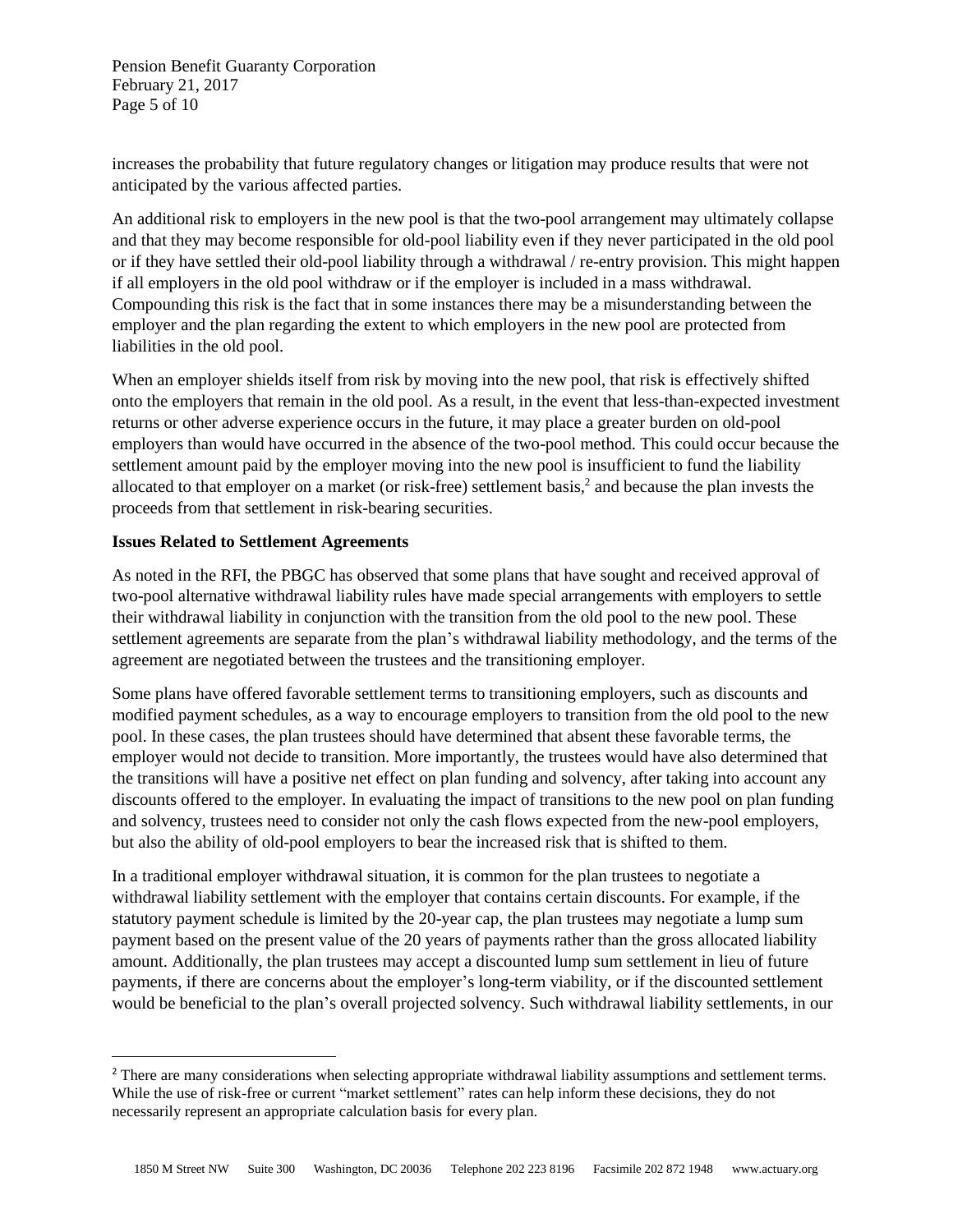Pension Benefit Guaranty Corporation February 21, 2017 Page 6 of 10

experience, are typically handled on a case-by-case basis, taking into account the specific situation of each withdrawing employer.

If the plan has a two-pool withdrawal liability method, however, and several employers are seeking to transition from the old pool to the new pool, it may be more challenging for plan trustees to structure settlements specific to each employer. In other words, a discount offered to one transitioning employer may be demanded by other employers. For that reason, it is incumbent upon the plan trustees to carefully evaluate the risks associated with any withdrawal liability discounts or other terms favorable to the employer in the settlement agreements. Offering a discounted settlement to several transitioning employers has a potentially larger impact than offering a discount to one withdrawing employer.

Another major consideration for the trustees is that any withdrawal liability discounts included in settlement agreements are reallocated to the remaining old-pool employers. Many employers that remain in the old pool may do so because they cannot afford to pay the withdrawal liability assessment that would be required to transition to the new pool. Plan trustees must consider the risk that any withdrawal liability reallocated to these employers will not be paid if they ultimately withdraw. Even if they are able to pay, in many cases these employers are already affected by the 20-year payment cap, so the reallocation will not affect their net withdrawal liability obligation.

## **Issues Related to New Employer Participation Provisions**

When an existing employer moves into the new pool, it makes one or more withdrawal liability payments to the plan, while also remaining as a contributing employer in the plan. As a contributing employer in the new pool, it may be subject to the same contribution rate standards and benefit accrual provisions as employers that remain in the old pool, or different schedules may apply.

The bargained contribution rate under which employers contribute to a plan generally represents both (a) the cost of paying down unfunded liabilities and (b) the cost of ongoing benefit accruals. In most circumstances, a withdrawal liability assessment represents a final settlement of an employer's obligation to a plan for the funding of past benefit accruals.

If the obligation to fund past benefits is considered to be settled, it may be reasonable to conclude that going forward the contribution rate for employers in the new pool needs to only be sufficient to fund benefits earned after the transition to the new pool. In effect, these employers have been deemed to satisfy their obligation to fund past benefits, and therefore their contribution rate only needs to cover benefits earned after the settlement. This perspective provides a basis for permitting employers in the new pool to contribute to the plan at lower rates than employers in the old pool, or alternatively to provide the employees of new-pool employers with more generous benefit provisions.

The applicable legal and regulatory provisions generally treat a withdrawal liability assessment as a final settlement of an employer's funding obligation related to accrued benefits. There are, however, several factors that may cause this treatment to be inconsistent with actuarial principles. These factors provide a basis for concluding that the contribution rate for employers in the new pool should continue to include a payment toward benefits earned prior to the transfer to the new pool, though potentially at a different rate than is paid by employers that remain in the old pool:

 After an employer pays its assessment and moves to the new pool, the funding risk associated with the accrued benefits earned by its employee is shifted to the employers that remain in the old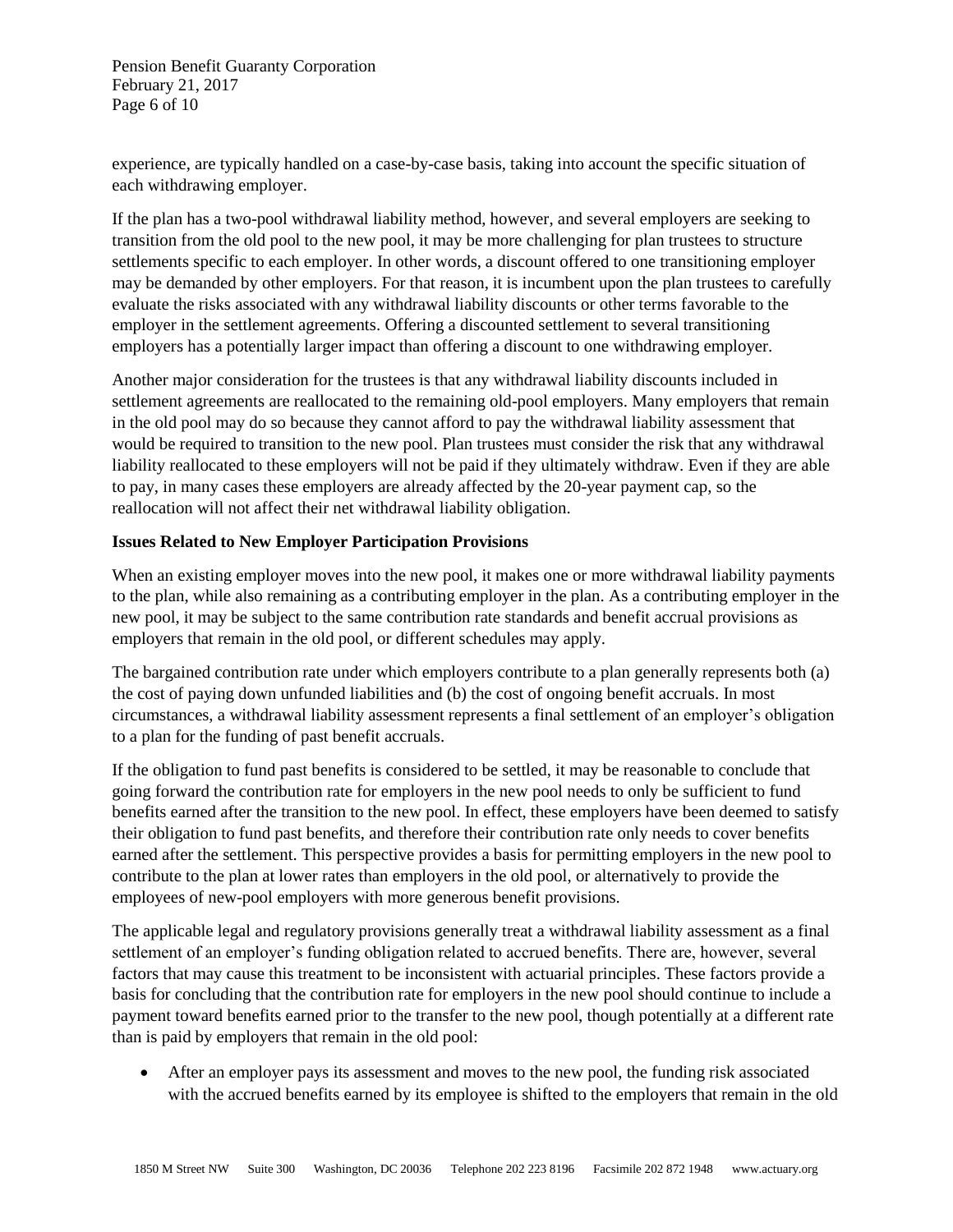Pension Benefit Guaranty Corporation February 21, 2017 Page 7 of 10

 $\overline{a}$ 

pool. The amount of the assessment may not reflect the value of this risk transfer.

- The withdrawal liability payment schedule under ERISA section 4219 may effectively cap an assessment to less than the calculated amount of liability allocated to the withdrawn employer.
- The trustees of the plan may accept a settlement arrangement that has a present value below the statutory payment schedule.
- If the withdrawal liability settlement includes future payments, there may be a risk that those payments will ultimately be uncollectible.

Another way to consider this issue is to estimate how much it would cost for the plan to settle the employer's share of the vested accrued benefits, including its share of "orphan liability," by purchasing annuities from an insurer. 3 If an employer were to make such a single-sum payment, none of the factors listed above would apply, and it would be reasonable for that employer to expect that its future contributions to the plan are only calibrated to be able to support benefits earned after the transition.

To the extent that the present value of the actual assessment associated with the transition to the new pool is less than this hypothetical settlement basis, it is appropriate for the employer to continue to make future contribution payments toward the funding of accrued benefits. Looking at it in this way suggests that it makes sense for employers in the new pool to have more favorable contribution and benefit schedules than employers in the old pool, but not so favorable that they are only responsible for benefits earned after the transition. This situation is especially true in cases where the impact of the payment schedule and other factors causes the present value of the assessment to be less than the liability allocated to the employer measured on an expected return basis.

While it is helpful to look at this question from a theoretical perspective, it is equally important to consider the practical issues. Hypothetically speaking, an employer that is considering paying a withdrawal liability assessment and moving into the new pool may not be concerned with whether its contribution rate as a new-pool employer is actuarially fair in light of the amount of its withdrawal liability assessment. It will generally compare this option to the other possible courses of action and select the one that is most favorable to it. Similarly, a plan that is considering the adoption of a two-pool approach will only do so if it concludes that doing so will improve its financial condition over the status quo.

In some cases, an employer may conclude that it is in its best interest to pay the assessment required to move into the new pool even if the future contribution rate for new-pool employers is the same as the rate for old-pool employers. Some factors that could lead employers to reach this conclusion are a high perceived risk that the potential withdrawal liability assessment will go up in the future, a current contribution rate that is not causing financial stress, or significant collective bargaining challenges to withdrawing from the plan. Conversely, if the opposite of these factors are present, an employer might be

<sup>&</sup>lt;sup>3</sup> It may be appropriate for this estimate to also include a reserve for future orphan liabilities and a risk charge for potential investment losses on the plan's asset portfolio.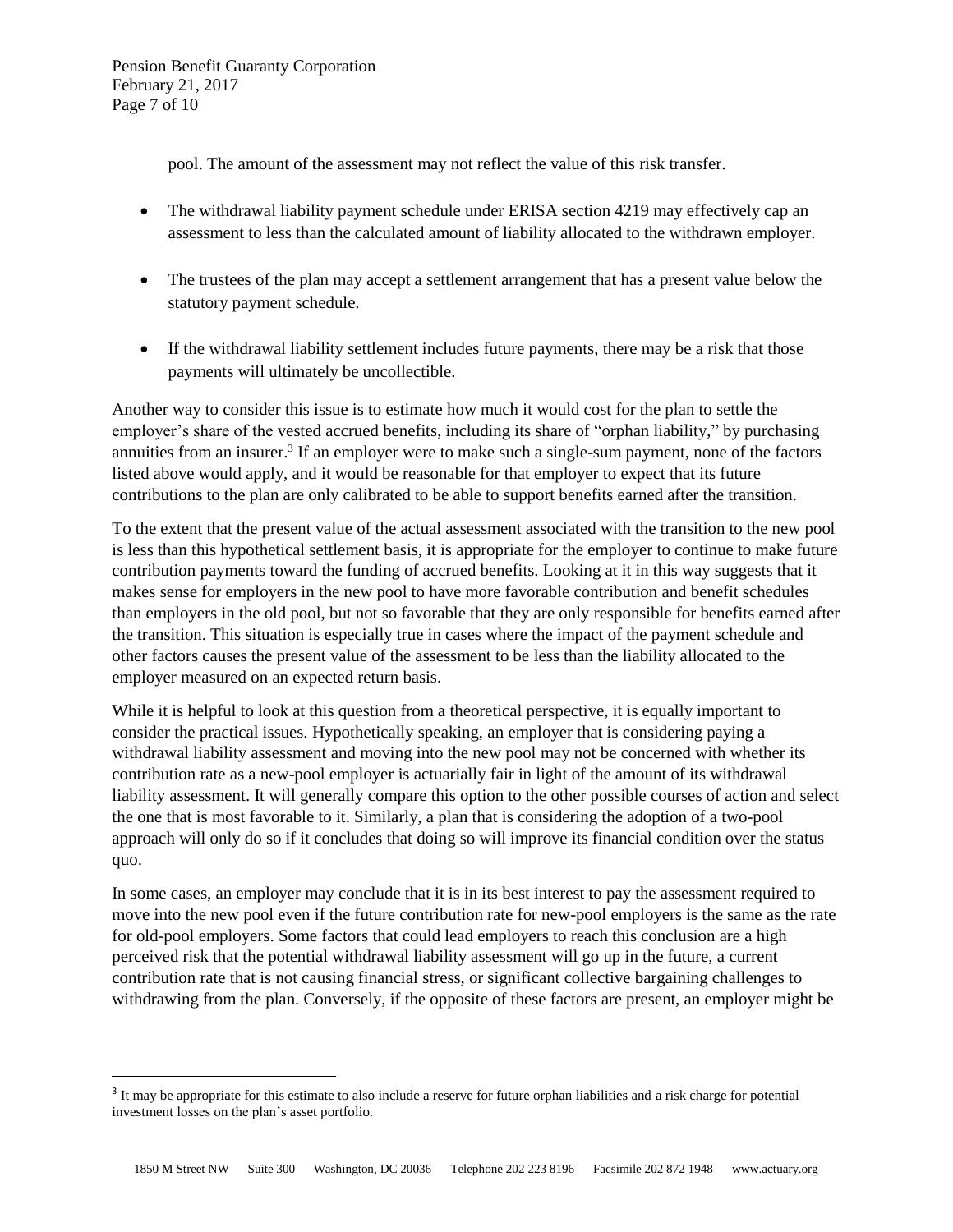Pension Benefit Guaranty Corporation February 21, 2017 Page 8 of 10

unwilling to move into the new pool despite the fact that doing so would result in dramatically lower contribution rates going forward.

The plan is faced with a similar decision to the employer that is considering moving to the new pool. For example, if the collective bargaining situation is such that employers can withdraw from the plan relatively easily, then it may be necessary for the plan to offer employers in the new pool a large discount on their future contribution rate in order to provide them with an incentive to remain in the plan at all. In this situation, the plan might be better off allowing such an employer to move into the new pool with a substantially reduced contribution rate, provided the rate remains above the level necessary to fund future benefit accruals and expenses, because the alternative is that the employer will withdraw and pay zero future contributions.

## **Balancing Objectives and Role of the PBGC**

Multiemployer plan trustees face a difficult challenge as they attempt to protect the best interests of plan participants. If the plan places too many financial demands on the contributing employers, they may choose to exit the plan—or remain, but cease to be profitable and ultimately become bankrupt, which adversely affects the plan and its ability to provide secure benefits. Alternatively, if the trustees do not raise the contribution requirements adequately or pursue withdrawal liability assessments sufficiently, participant benefit security may also suffer. In order to maximize benefit security, trustees need to strike a balance between these competing objectives.

The alternative two-pool withdrawal liability approach provides an effective tool that plan trustees can use as they seek to retain contributing employers and potentially attract new employers. Concern over future increases in withdrawal liability exposure is a significant reason why employers are unwilling to participate in multiemployer plans, and to the extent that two-pool methods help address this concern, they can help plans maintain their contribution bases. These methods have the potential to allow plans to retain existing employers that might otherwise withdraw while also collecting withdrawal liability assessments.

In many cases, the cost of paying a full withdrawal liability assessment and then remaining in the plan at the same contribution rate that applies to employers in the old pool (that have not paid any withdrawal liability assessment) will be so large that no employers will choose to move to the new pool. In these cases, it may be possible for plans to offer more favorable settlement or future contribution terms to employers such that it makes financial sense for employers to move to the new pool while still placing the plan in a stronger position than it was previously.

The circumstances facing multiemployer plans vary widely. Plans have different funding levels and demographics, cover different industries and workforces, and have contributing employers with a wide range of financial and collective bargaining pressures. It is virtually impossible to develop uniform requirements on the design and implementation of two-pool methods that adequately anticipate all of these factors.

As with all decisions that trustees make, it is possible that a well-considered approach might not produce the desired results. In making their decisions, the trustees need to consider the future behavior of both employers and employees, as well as the performance of the financial markets and the industry that the plan covers. None of these can be known with certainty, which means a two-pool method might not perform as intended. Additionally, a plan that adopts such a method may already face a difficult future,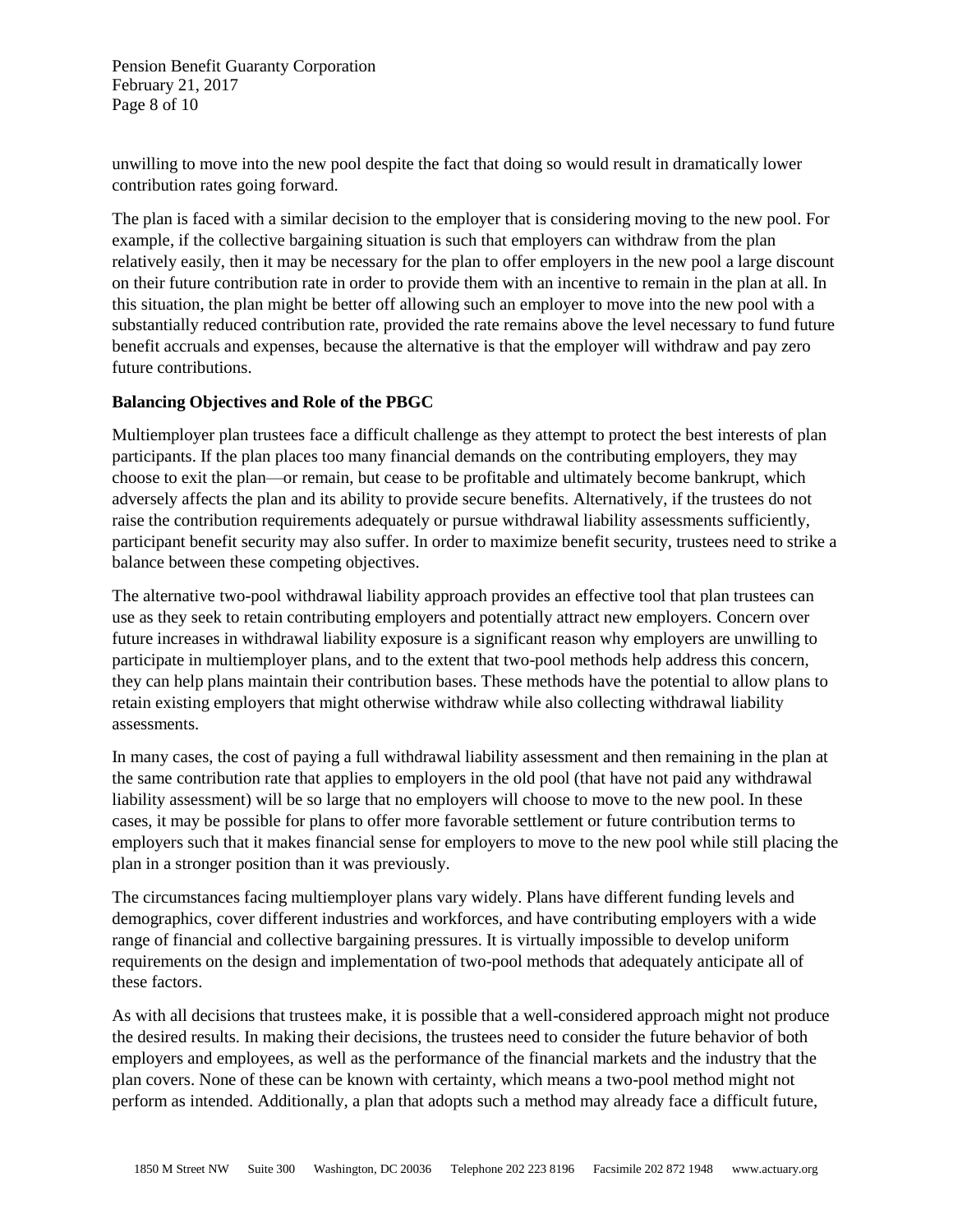Pension Benefit Guaranty Corporation February 21, 2017 Page 9 of 10

and if the funding level deteriorates after the adoption of a two-pool method, it may be that the deterioration would have been worse had the method not been adopted.

In deciding whether or how to adopt a two-pool method, there will be no one correct answer, and it may be that even with the benefit of hindsight, it will be impossible to know if the method was a success. With this in mind, the most important thing that trustees can do before making these decisions is to engage in a thorough and prudent analysis of the expected impact of the two-pool method. This analysis should include the following factors:

- Baseline actuarial projections that demonstrate that the two-pool method is expected to place the plan in a stronger position than if it is not adopted;
- Scenario and sensitivity testing that measures the impact of economic events and employer behavior that vary from what is included in the baseline projections; and
- Calibration and risk-assessment of the withdrawal liability settlement terms and new-pool contribution and benefit schedules that the trustees anticipate offering, including a comparison of the proposed settlement terms to the cost of a market (or risk-free) settlement basis.

With regard to withdrawal liability settlement terms and new-pool contribution and benefit schedules, it would be counterproductive for trustees to permanently commit to particular approaches when adopting a two-pool method. Future events will inevitably unfold differently than expected, and trustees need to have the flexibility to quickly respond with adjustments as this happens. Most significantly, the trustees should consider the above factors in deciding whether adopting a two-pool method is beneficial, and any analysis that does not consider the anticipated settlement terms and new-pool contribution and benefit schedules will be inadequate to inform a prudent decision. Additionally, these factors provide a framework for ensuring that trustees are operating in good faith. For example, if the trustees develop the analysis supporting the adoption of a two-pool method based on one set of anticipated settlement and contribution terms, and then immediately begin offering different terms to new-pool employers, it will call into question the reasonableness of their decision.

Being mindful of the varied circumstances facing plans and the uncertainties facing trustees as they attempt to protect participant benefits to the best of their ability are key considerations in developing a sound approach to evaluating proposals for two-pool withdrawal liability measures. The primary goal of any PBGC approval requirements should be to ensure that trustees have undertaken an appropriate and unbiased process to evaluate the benefits and risks of the proposed method. If the requirements are too onerous or time-consuming or the subjective judgments of the trustees are not given reasonable deference, then plans will choose not to undertake the complicated process of applying for a two-pool method and significant opportunities to benefit participants, employers, plan solvency—and the PBGC—may be lost. Lastly, it would be counterproductive for the approval process to place advance restrictions on the withdrawal liability settlement terms and new-pool contribution and benefit schedules that trustees may require or negotiate in the future. It is, however, reasonable to expect that as part of the approval process plans include expectations on these terms and schedules in their analysis supporting the adoption of the two-pool method.